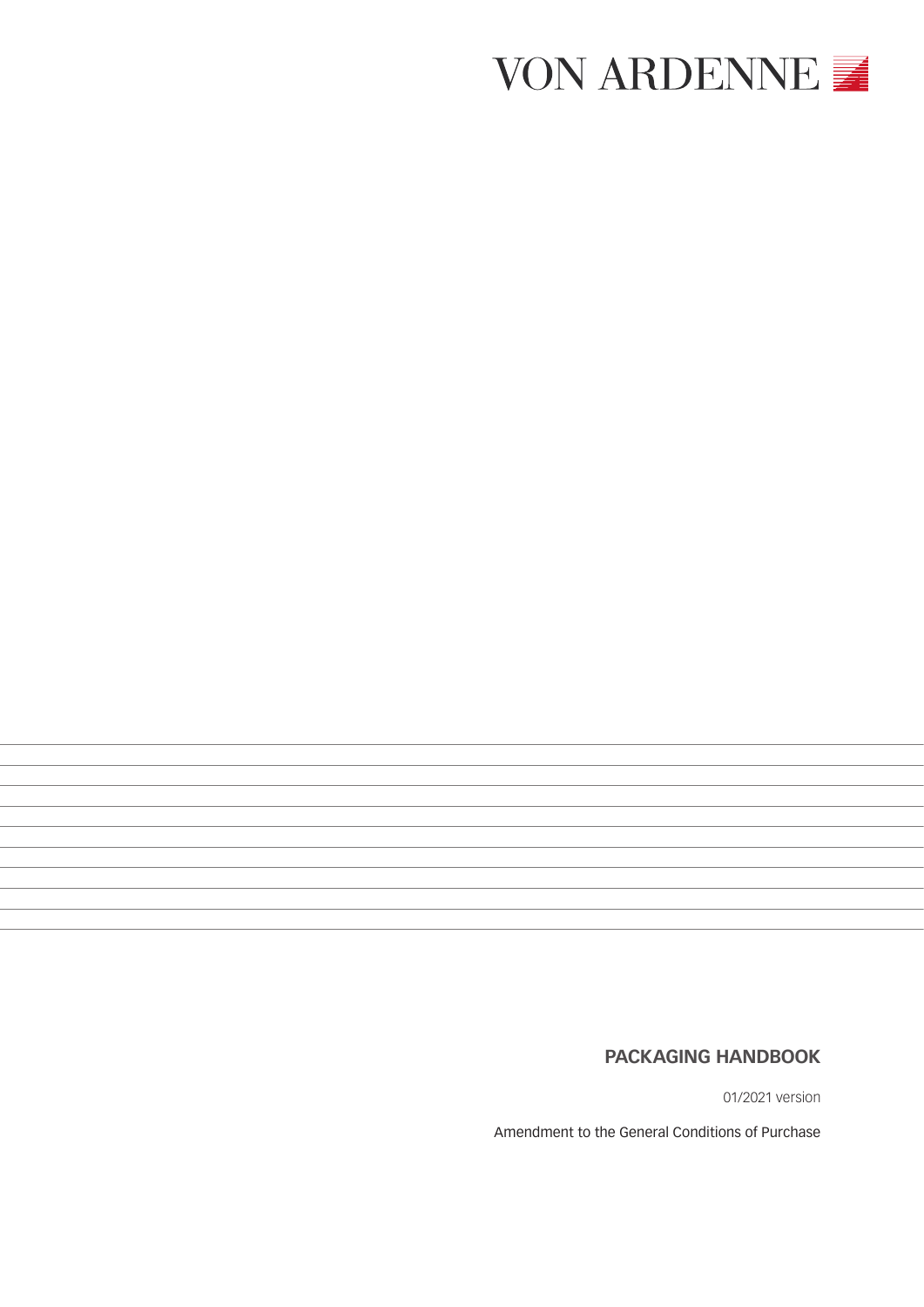**Contents** 

| 1. Aim of the packaging handbook                                                     | 3                         |
|--------------------------------------------------------------------------------------|---------------------------|
| 2. Validity                                                                          | 3                         |
| 3. Further information bases                                                         | $\ensuremath{\mathsf{3}}$ |
| 4. Loading units                                                                     | 3                         |
| 4.1. Assembling loading units                                                        | 3                         |
| 4.2. Specification of loading units                                                  | 3                         |
| 5. Packaging requirements                                                            | 4                         |
| 5.1. Efficient usage of packaging                                                    | 4                         |
| 5.1. Packaging of vacuum components                                                  | 4                         |
| 6. Marking and labelling the goods                                                   | 4                         |
| 6.1. Labelling individual parts                                                      | 4                         |
| 6.2. Marking packages                                                                | 4                         |
| 6.3. Handling symbols                                                                | 5                         |
| 6.4. Hazardous goods symbols                                                         | 5                         |
| 6.5. Storage category labelling                                                      | 6                         |
| 7. Reusable packaging                                                                | 6                         |
| 8. Disposable packaging                                                              | 7                         |
| 8.1. Standard disposable packaging: Corrugated cardboard packaging                   | 7                         |
| 9. Special packaging                                                                 | $\overline{7}$            |
| 9.1. Packaging for sea freight                                                       | $\overline{7}$            |
| 9.2. Packaging for air freight                                                       | $\overline{7}$            |
| 10. Types of packaging for sea and air freight                                       | $\overline{7}$            |
| 10.1. Bundles                                                                        | 8                         |
| 10.2. Partial packaging: sliding carriages, square timber constructions and cladding | 8                         |
| 10.3. Crates                                                                         | 9                         |
| 10.4. Boxes with lining and barrier coating                                          | 10                        |
| 10.4.1. Plywood boxes                                                                | 10                        |
| 10.4.2. Boxes with PE film                                                           | 10                        |
| 10.4.3. Boxes with aluminum compound foil                                            | 10                        |
| 10.5. Transport bases                                                                | 11                        |
| 10.6. Cable reels                                                                    | 11                        |
| 11. Packing aids                                                                     | 11                        |
| 12. Packaging materials                                                              | 11                        |
| 12.1. Permitted packaging materials                                                  | 11                        |
| 12.2. Prohibited packaging materials                                                 | 11                        |
| 13. Safety, environmental and quality-based specifications                           | 12                        |
| 13.1. Rules for transporting hazardous goods                                         | 12                        |
| 13.2. Wooden packaging materials                                                     | 12                        |
| 13.3. Corrosion protection                                                           | 12                        |
| 13.3.1. Rust-proofing                                                                | 12                        |
| 13.3.2. Corrosion protection for individual parts                                    | 13                        |
| 13.3.3. The drying-agent method                                                      | 13                        |
| 14. Returning and disposing of the packaging                                         | 13                        |
| 15. Quality assurance and guarantee                                                  | 13                        |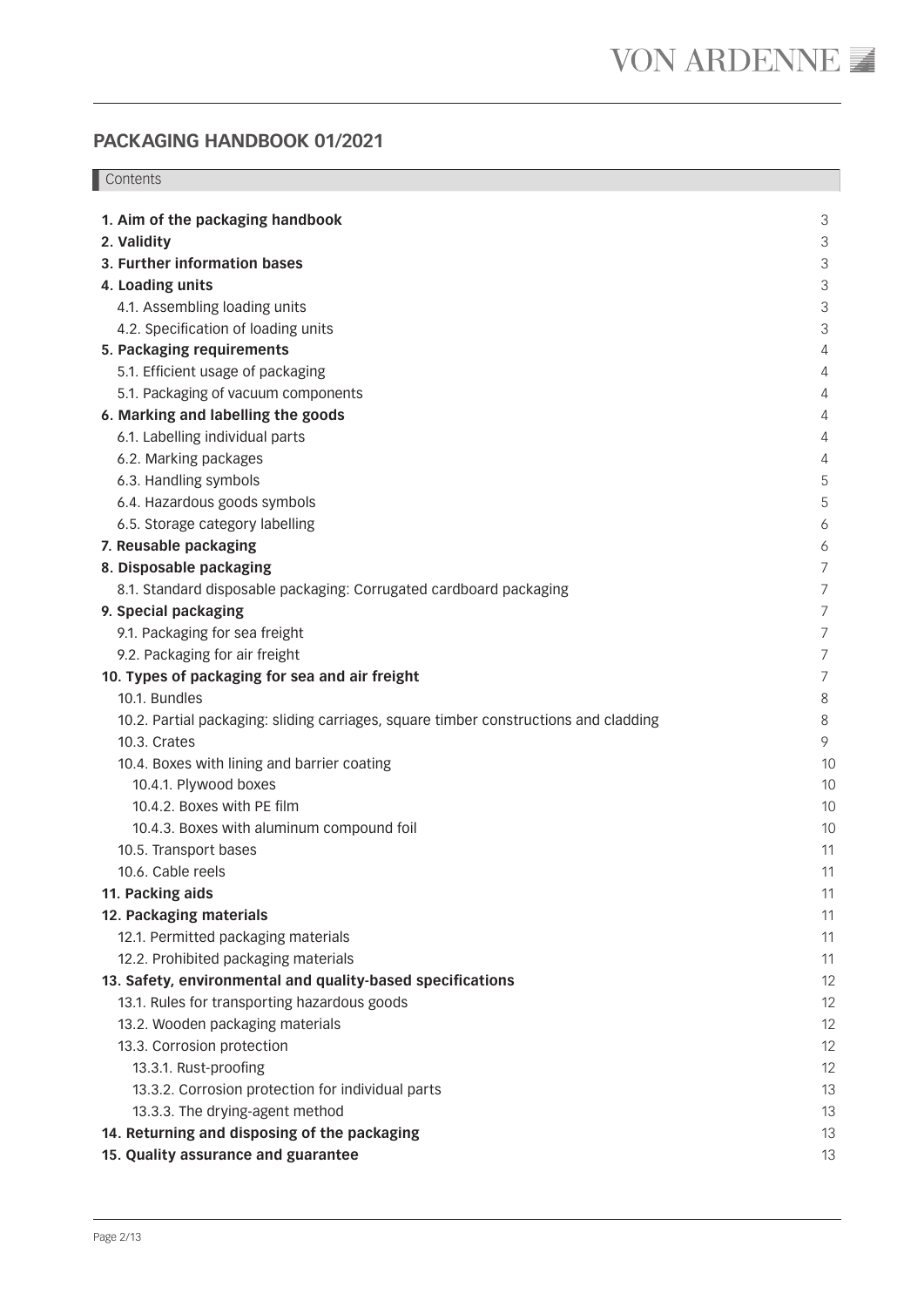#### 1. Aim of the packaging handbook

The packaging handbook aims to inform the relevant departments at VON ARDENNE and the suppliers about packaging use and ensure a smooth flow of materials and information between VON ARDENNE and the suppliers. In doing so, the goods should be properly and securely protected by appropriate packaging. The supplier is responsible for complying with the requirements, for implementing them, and for making sure they are fulfilled by its subcontractors.

Furthermore, the packaging handbook is intended as a support for the logistics department and the suppliers to guarantee the use of suitable packaging for deliveries made to VON ARDENNE, and simultaneously serves as an aid for departments at VON ARDENNE which carry out staff training sessions.

### 2. Validity

The packaging handbook serves as a guideline for VON ARDENNE, its subsidiaries and suppliers. It must be applied accordingly, taking into account country-specific legislation.

In addition to the guidelines, the handbook also contains aids and addresses. It must be noted, however, that the guidelines listed in this handbook do not exempt the executive departments from liability for damages, e.g. those caused by incorrect packaging or insufficient corrosion protection. The executive departments are also subject to a duty of disclosure for the applicable packaging provisions.

### 3. Further information bases

The "International Standard for Phytosanitary Measures No. 15 (ISPM)" provides an overview of the current import regulations for packaging. (https://www.ippc.int/index.php?id=13399)

For the latest information on wood packaging and the HPE packaging directives, see http://www.hpe.de.

### 4. Loading units

A loading unit is an item which is handled, transported, stored and stacked as a unit in the transportation, handling and storage process. The loading unit consists of the carrier (e.g. pallets or mesh boxes) and the packaging (transported/stored unit).

The standard pallet dimensions must be observed for loading units comprising smaller containers (e.g. multi-purpose containers and special containers, disposable packaging or katophosphatised electro dip coated (KLT) containers).

#### 4.1. Assembling loading units

The packaging must be fastened in such a way that it will not shift during transportation. Plastic straps, shrink hoods or stretch film can be used for this. Edge protectors must be used to prevent straps from cutting into the cardboard packaging. If parts are taken out of a loading unit, care must be taken to ensure that what is leftover remains stable.

#### 4.2. Specification of loading units

The transportation of loading units by way of industrial trucks or automated conveyors must be guaranteed. Therefore, the space between the pallet feet must not be restricted when securing the loading unit.

Carriers that are closed all around (such as plywood boxes) must enable an unrestricted access to the packaged items. Therefore, the maximum height of a closed carrier must not exceed 0.80 meters, unless it can be opened on one side (at least screw-fastened on one side).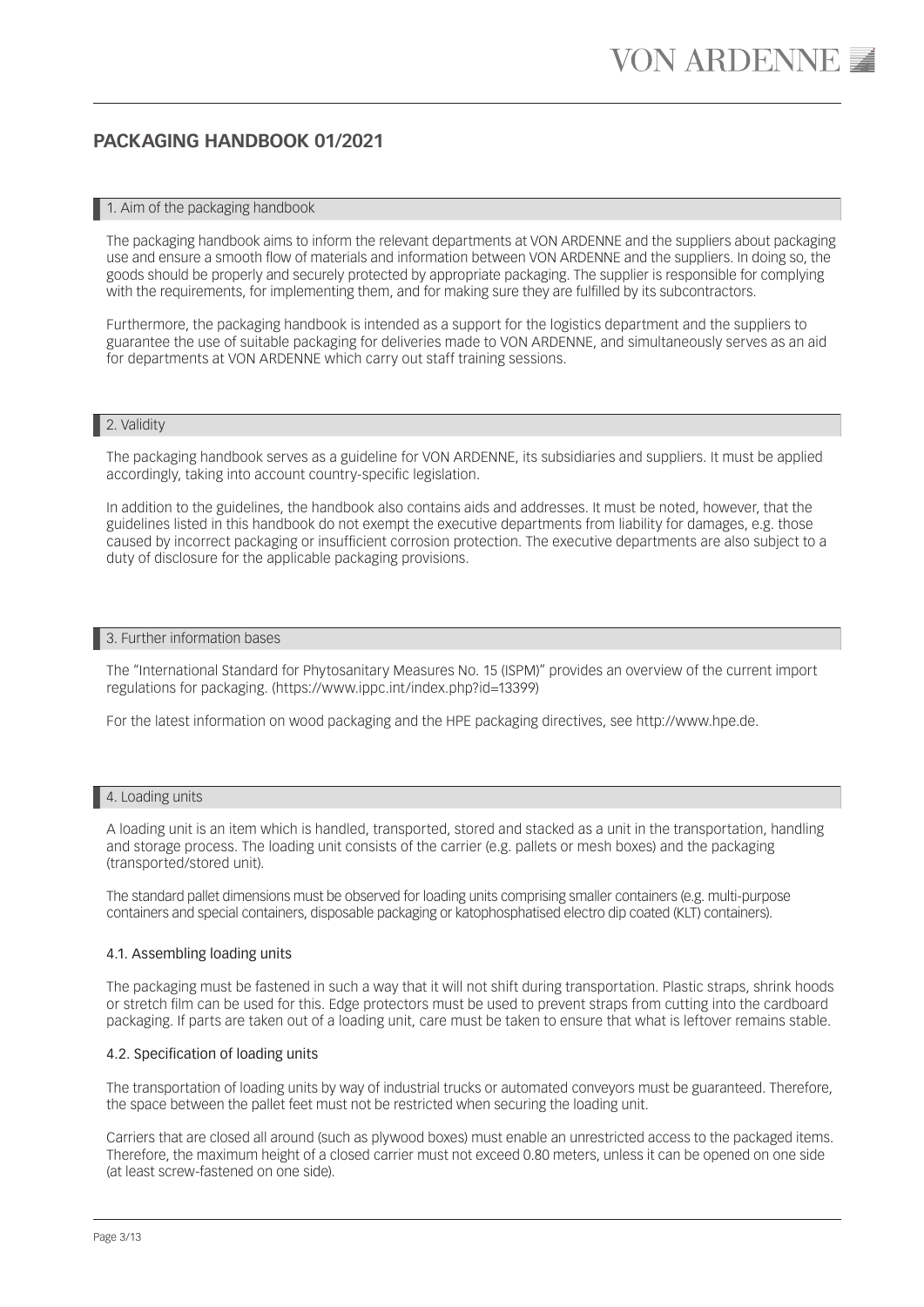# 5. Packaging requirements

The aim of packaging is predominantly to ensure optimum protection, storage, loading and transportation of the packaged items, particularly through its structural and technical properties. The packaging must protect the items from mechanical impacts and the elements, and also prevent any loss of content. It should help facilitate item storage, i.e. make it simple, safe and fast. Finally, packaging must be designed in such a way that the items can be moved safely, easily and in a manner which optimizes transport capacity in order to achieve maximum efficiency in terms of transportation, handling and storage.

Higher transportation costs resulting from a change to the shipping type stated in the logistics guideline (see logistics guideline point 5) are only recognised by VON ARDENNE if this type of shipping has been expressly stipulated by VON ARDENNE.

The supplier is also free to insure the deliveries at its own expense. Any insurance costs charged are not recognised by VON ARDENNE.

### 5.1. Efficient usage of packaging

Packaging must be built, used and fastened in such a way so as to ensure that static or dynamic loads/strains occurring during transportation, handling and storage can be overcome effectively. The packaged item must be shipped and delivered in packaging suitable to its properties.

### 5.2. Packaging of vacuum components

ll components that are subject to the demand "oil-, fat- and dust-free" must be packaged in such a way that the surface quality achieved by cleaning is permanently maintained. The packaging must protect the component from contamination and damage according to the type of storage and transportation. Preferably, PE film or PE stretch film shall be used for packaging such items (for more information about this type of packaging, see 10.4.). Paper, cardboard and wood cause abrasion or the settling of dust or packaging remains on the component surface. For high vacuum applications, the components must be double-packaged in airtight special film. Material labels must be attached to the component in such a way that it can be identified without damaging the packaging. The label must not be stuck directly on the cleaned surface of the material.

#### 6. Marking and labelling the goods

Precise, systematic, separate labelling of individual packaged items and loading units, as well as communication of item-related information, is imperative in order to ensure that items can be clearly and quickly identified (see logistics guideline point 4).

# 6.1. Labelling individual parts

Separate labelling of all individual parts, as well as loose parts inside a packaging unit, is essential for clear identification. The label must also be noted on the delivery slip or packing list. The supplier is informed about the required labelling format in the order or in the logistics guideline (see logistics guideline point 4).

### 6.2. Marking packages

The marking of packages is an important part of information exchange. It is performed either using the marking labels provided by the client or using a stencil with a seawater-proof and light-resistant contrasting colour. If a stencil is used, the letter size must be adapted to the package's dimensions. When marking sliding carriages or unpackaged parts, lettering must be applied directly to the package or, if available, to an associated plywood board. It must always be applied to both longitudinal sides.

The marking regulations are compiled as part of the respective order and are promptly provided to the client.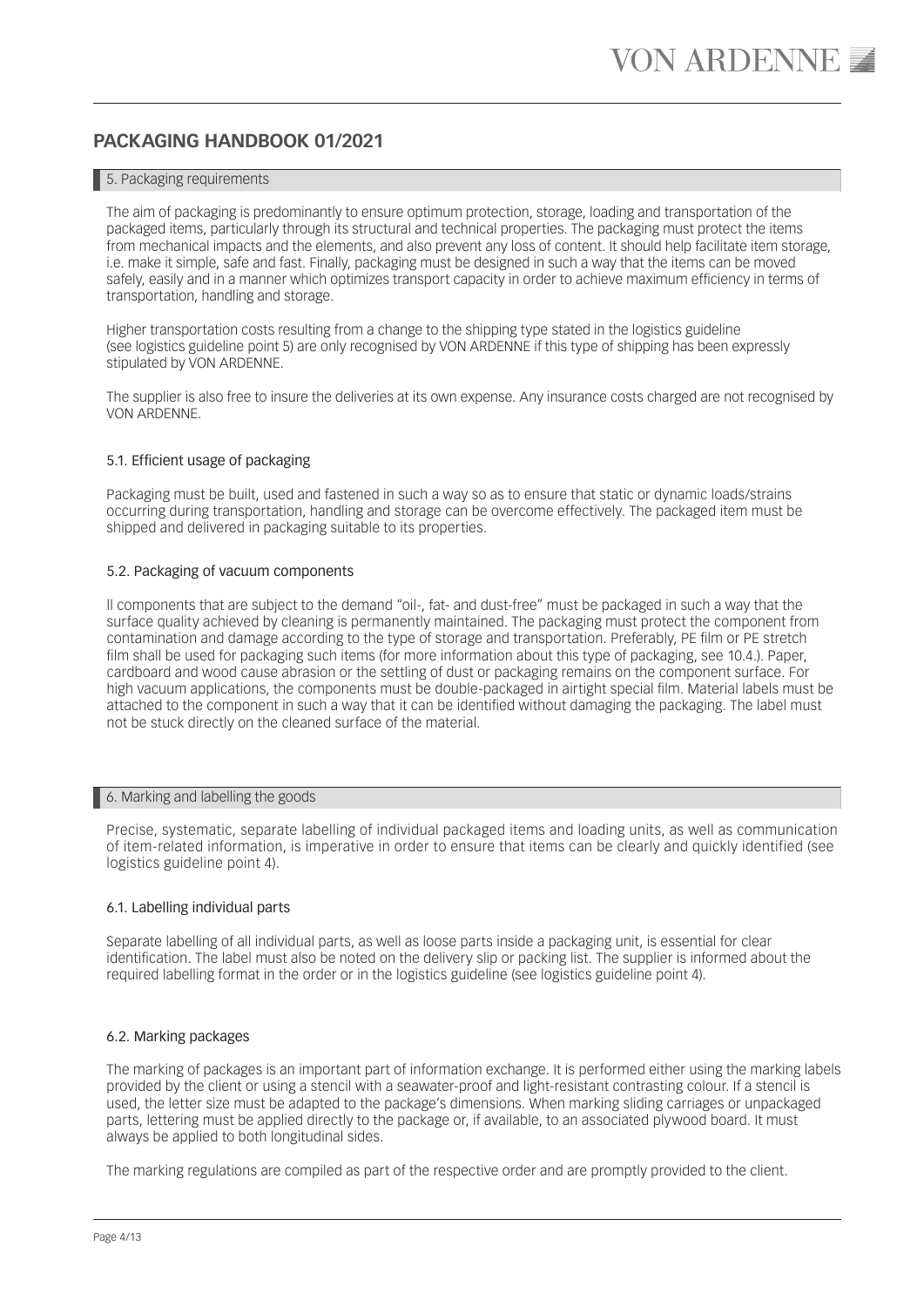### 6.3. Handling symbols

The packaging of items requiring special handling must be labelled clearly and adequately in order to ensure appropriate handling. The following international symbols according to DIN 55 402 must be used:



Keep dry



Upwards



Component susceptible, to electric discharge



Centre of gravity

Sling here



stacking load



Hooks prohibited

Protect from heat/sunlight

Do not damage,

barrier coating

# 6.4. Symbols for hazardous goods

Hazardous goods are substances which pose a threat to humans, animals/the environment or to public safety and order when being transported in public places.

They must be labelled as follows in accordance with the international hazardous goods code.

- ADR for road transport
- RID for rail transport
- IMDG code for ocean shipping
- ADN for the use of inland waterways
- ICAO-TI and IATA DGR for air transport



4£

Nr. 2.3 giftiges Gas





Nr. 3 feuergefährlich entzündb. flüssig. Stoff

> Nr. 6.1 giftig

ں



Nr. 4.1 feuergefährlich entzündb. fester Stoff



ansteckungsgefährlich





nave

radioaktiver Stoff Kategorie I



Nr. 2.1 entzündbares Gas





radioaktiver Stoff Kategorie II



nicht brennbares nicht giftiges Gas



entzündend wirkender Stoff



Kategorie III

Page 5/13

1.6

Nr. 4.2



Nr. 7A





Nr. 4.3



Wasser





Nr. 7B

entzündliche Gase bei Berührung mit











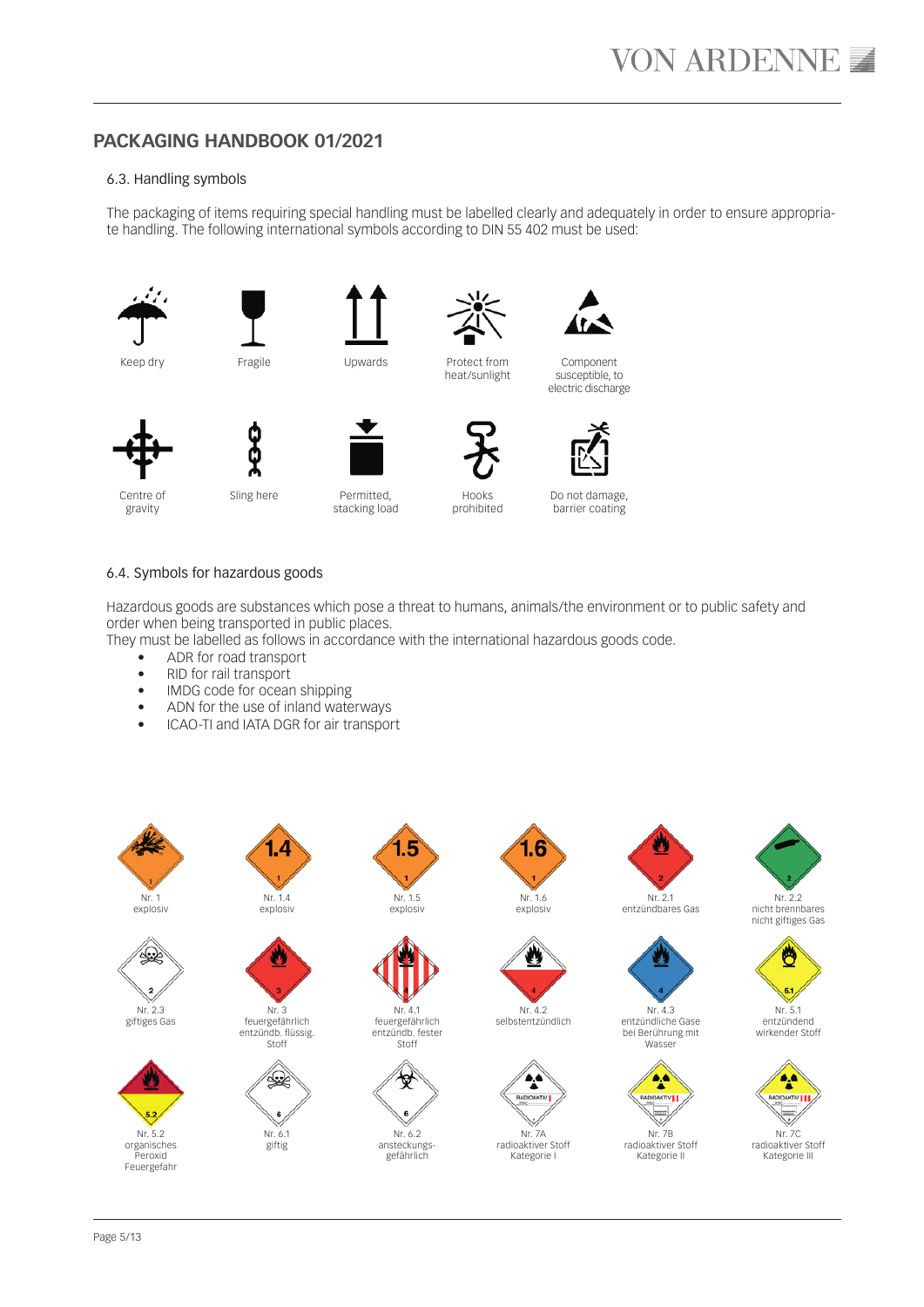

#### Umweltgefährdende **Stoffe**

# 6.5. Storage category labelling

The permitted storage categories must also be labelled, whereby the most sensitive item determines the classification. If no specific storage symbols are stated in the order, the following storage labels may be used:



# 7. Reusable packaging

Reusable packaging is packaging designed for multiple usage, i.e. it can be reused. They must take preference over disposable packaging. The following types of reusable containers can be used: Poolable usable containers such as europallets, mesh-box pallets or rauboxes, non-poolable reusable containers such as Euro-standard containers and VON ARDENNE usable containers. The last category includes special packaging developed by VON ARDENNE for specific goods. The foldable stanchion shown below (Fig. 1) is one example.



If the customer wishes particular packaging materials to be used, these requirements must be considered and met. Furthermore, packaging materials provided by the customer or, respectively, by VON ARDENNE must be used.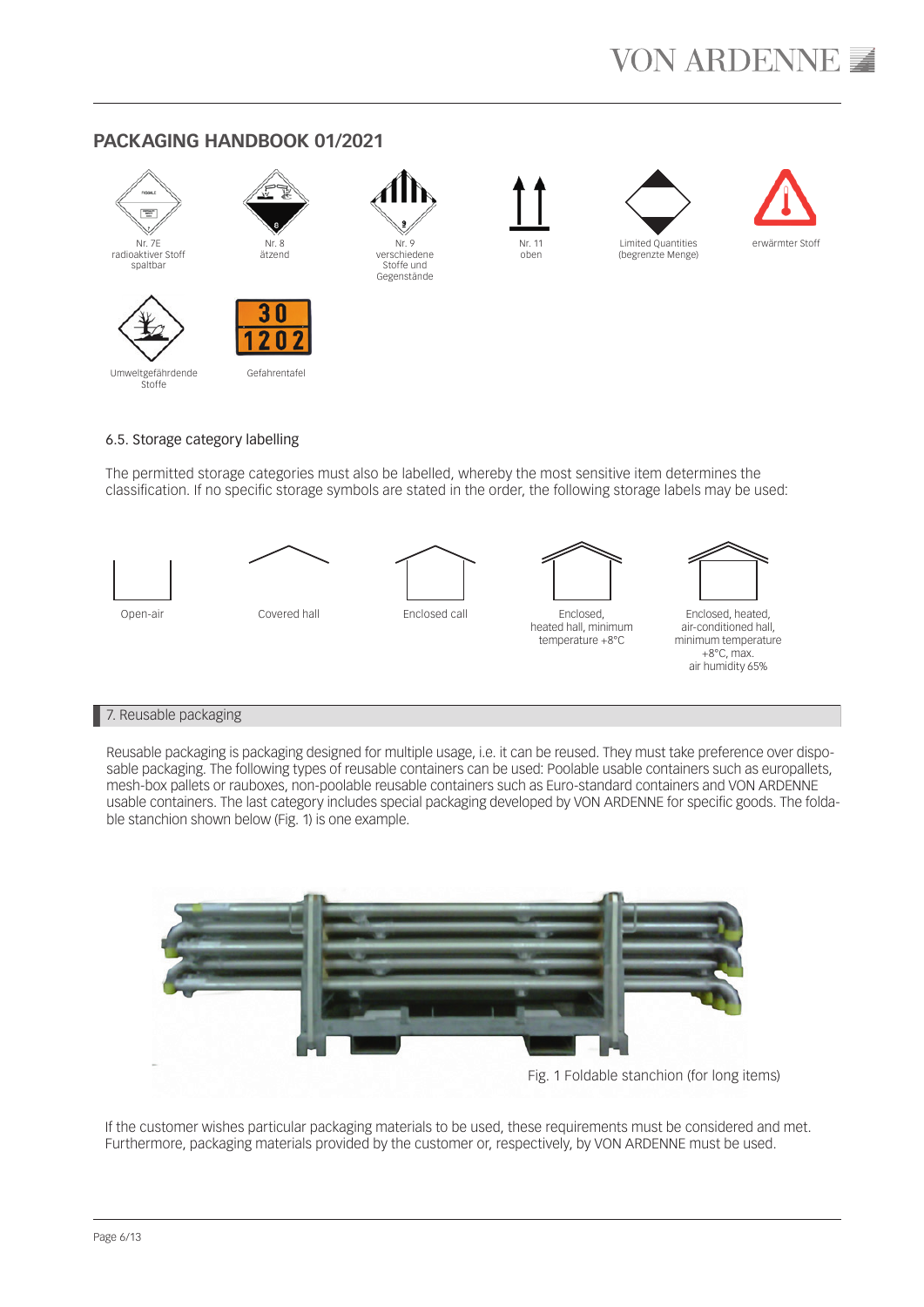# 8. Disposable packaging

Disposable packaging is generally designed for one-off use, i.e. it is not reused/refilled.

A standard disposable packaging is the transport packaging made of corrugated board.

Standard sizes with specific properties (FEFCO types) are stipulated for corrugated cardboard packaging. For more information, visit www.fefco.org

For further information, you can go to www.fefco.org

### 9. Special packaging

### 9.1. Packaging for sea freight

When transporting items by sea, the specific conditions and impacts must also be taken into account for the packaging, e.g. effects caused by cold, moisture or heat, as well as extreme strains during handling, and corrosion. The packaging should also have a practical, space-saving design, and be suited to being loaded by cranes or industrial trucks. Dimensions and weights must be appropriately adjusted to the transport equipment's measurements and permitted bearing load.

Packing has to be suitable and according to HPE-Standard. Packing has to be seaworthy with a conservation according the requirements of the Buyer (see 13.3.3).

Wooden packing has to be treated and marked according to IPPC rules.

### 9.2. Packaging for air freight

Space-saving, light-weight, stable packaging which protects the goods from external mechanical impacts, corrosion and the elements – including post-transportation/post-storage – must be used when transporting air freight.

Higher transportation costs resulting from a change to the shipping type stated in the logistics guideline (see logistics guideline point 6) are only recognised by VON ARDENNE if this type of shipping has been expressly stipulated by VON ARDENNE.

The supplier is also free to insure the deliveries at its own expense. Any insurance costs charged are not recognised by VON ARDENNE.

#### 10. Types of packaging for sea and air freight

For these sorts of transportation, the sliding carriages, boxes and crates must be adapted for the following factors:

- Item sensitivity, weight and value
- The item's centre of gravity
- Any loads/strains when handling, transporting and storing the item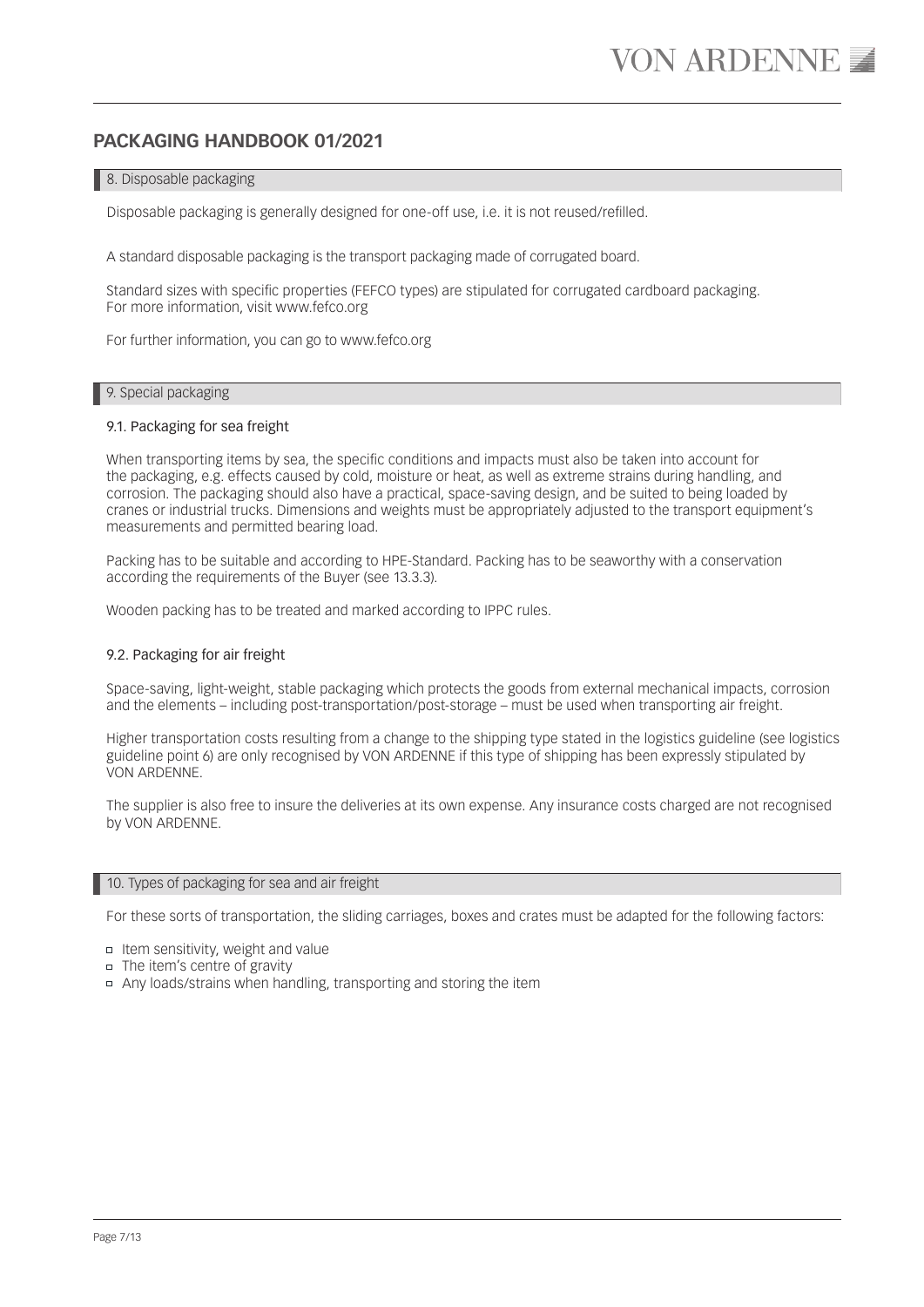### 10.1. Bundles

Bundles are transport units in which several parts are combined securely and appropriately, allowing the items to be stacked, lifted and suspended.

Bundles can only be used for packages which cannot be twisted or bent by machinery or damaged by corrosion, e.g. steel structures or pipes.

Firm bundling of individual packages must be guaranteed. They must be secured with metal sheets or flat iron bars so that no individual parts can slide out of the bundle, even in the event of multiple handling and longer storage. Square, screwed timber clasps must be used as fasteners, with each bundle being secured by at least three clasps. Inlays adapted to the package's weight can also be used. In addition, the pipes on the bottom of the bundle must be externally wedged, and a flat rod inserted between the screw heads above them. Screw connections must be secured. Depending on the individual order requirements, and in consultation with the client, bundles can also be made using wires or steel strapping.



### 10.2. Partial packaging: Sliding carriages, square timber constructions and cladding

Sliding carriages are a type of individual partial packaging comprising a base construction on which the package can be securely fastened and transported, and which is similar to that found on sliding crates or boxes. They are ideal for packaging items sensitive to mechanical impacts and corrosion. If a sliding carriage does not offer adequate protection, constructions made from square timber and/or beams can also be used to partially or fully enclose the item. Cladding, on the other hand, is used if the item only needs to be partly protected. Partial packaging is made from wood or metal.

The packaged items are secured to the sliding carriage either with tension screws or, if this option is not possible, then non-slip, elastically-supported, screwed-in flat-steel straps or square timber clasps can also be used. The flange openings must be closed or covered with blind flanges or seals. Equipment and containers with their own base should be given a thick wooden underlay as anti-skid protection.

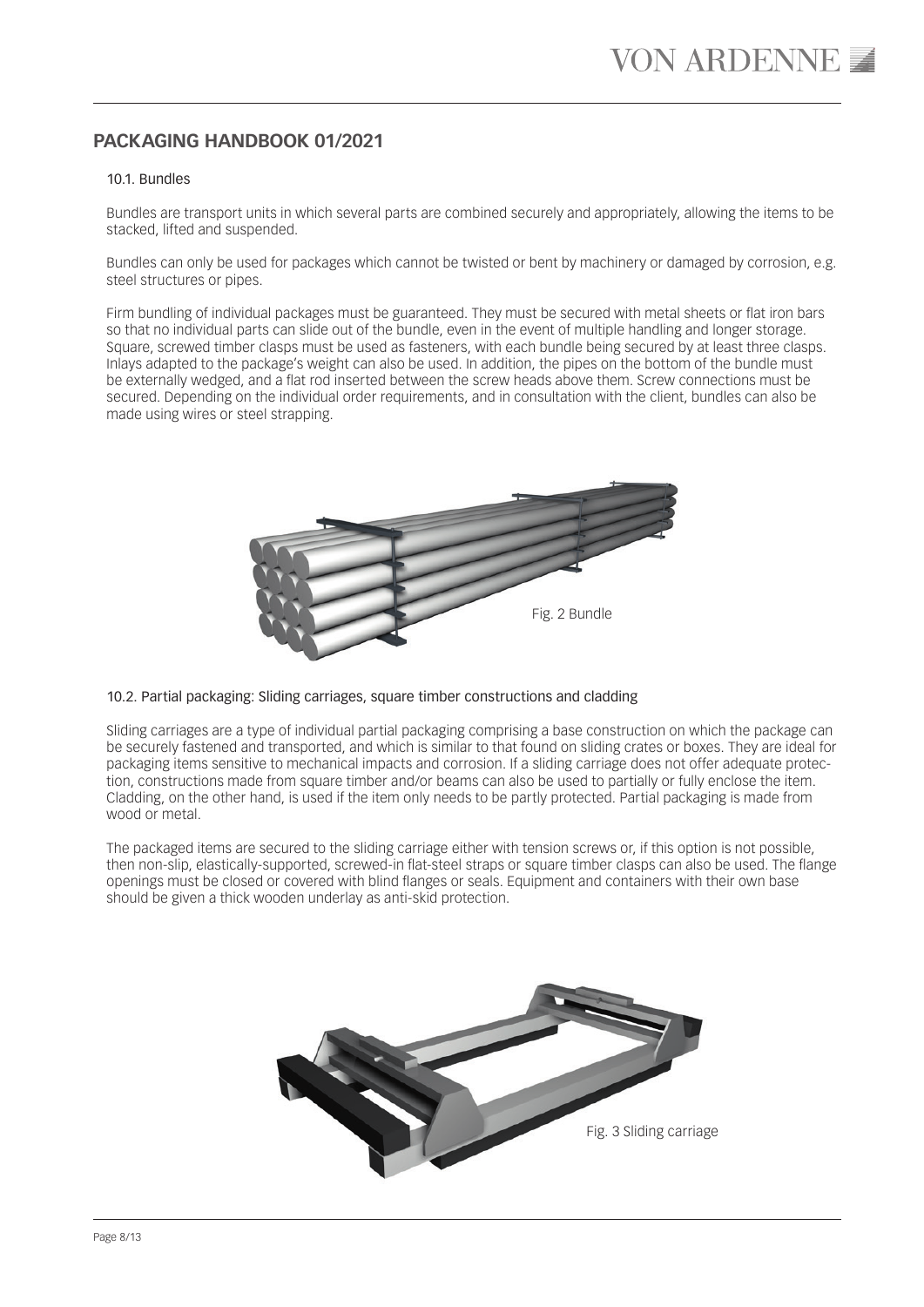### 10.3. Crates

Crates are wooden frame constructions developed from a box; their individual sides are not fully boarded up, but instead made from slats or strips, usually arranged diagonally or parallel. The ratio between the open and boardedup areas is determined by the item's weight and is generally around 1 : 1 or 1 : 2. There are open crates and crates clad on the inside, offering better moisture protection. Crates can be used if the item does not have to be fully protected, but whose packaging must enable stacking, e.g. for packages not suitable for sliding carriages.

A distinction is made between normal crates which use the box structural principle and sliding crates which are easier to transport.

### Creates should have the following structure:

A crate has vertical and, if appropriate, horizontal side-wall cladding, as well as internal bracing. To ensure the crate remains stable, the distance between the casing boards must not exceed the average board width. Longitudinal under-runners or diagonal runners should be mounted on the base, as this is particularly necessary for container shipments and shipments to CIS countries. The distance between the longitudinal runners should not be more than 90 cm, measured from the centre of the respective runner. A base panel should also be nailed in. The lid of the crate comprises a longitudinal board which retracts 5 mm over the side and front sections, as well as a diagonal board. The board widths should be between 10 cm and 18 cm. Diagonal compression-wood covers which are supported towards the bottom are applied.

#### Fastening the packaged item:

The packaged item must be securely fastened to the base of the crate using bolts which penetrate the longitudinal runners, or it must be wedged in such a way that it cannot slide out of the packaging. Items sensitive to moisture or dirt must be protected by a stretch hood. A packaged item should also be fully boarded up on the front side if there is a risk of individual parts sliding out.

In addition, the package must be marked in the designated areas on plywood or chipboard.



Fig 4. Crate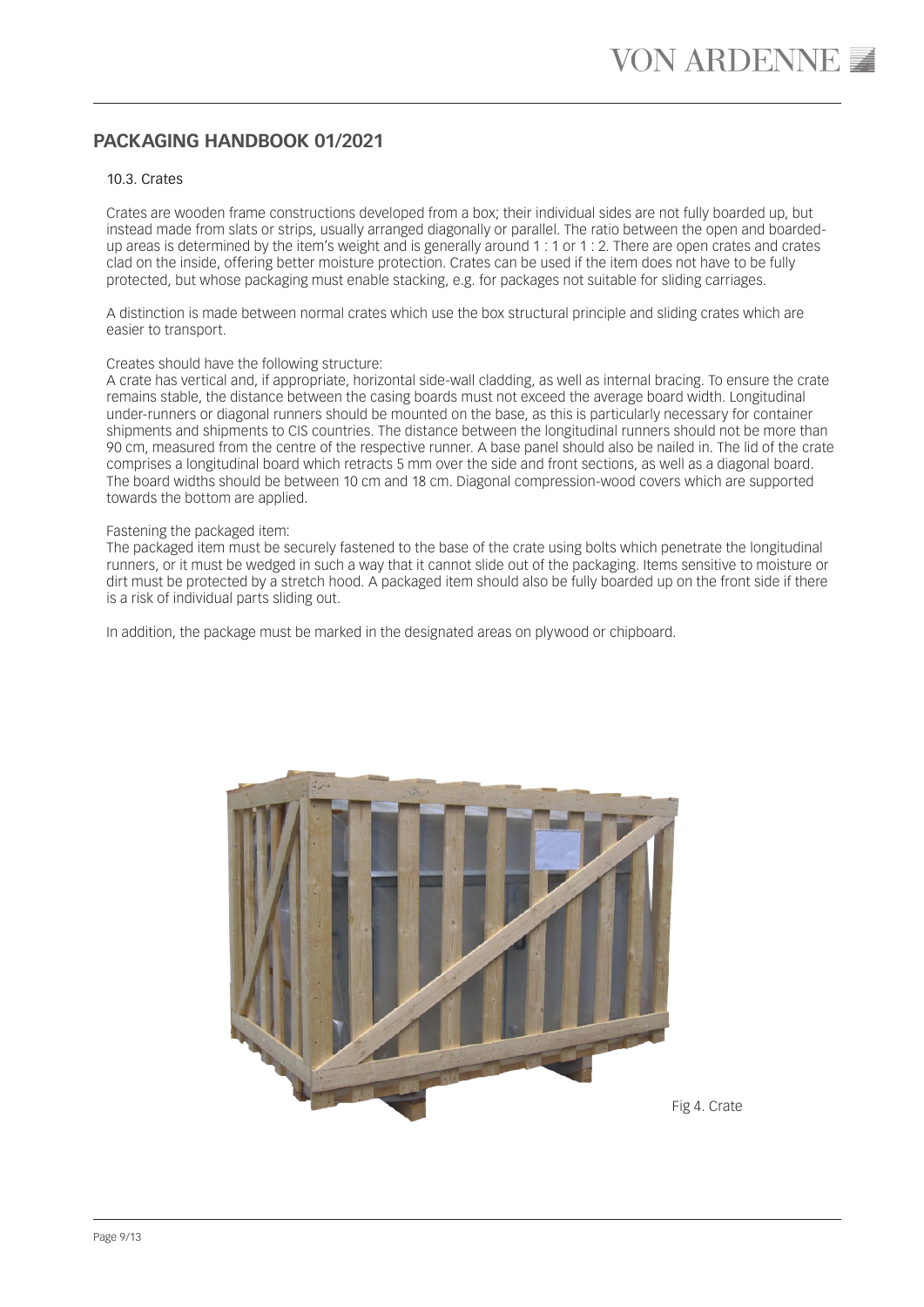### 10.4. . Boxes with lining and barrier coating

#### *10.4.1. Plywood boxes*

Wooden boxes are mainly used to transport high-quality items. Plywood boxes are made from 5-ply wood laminated for water resistance, and which should have a minimum thickness of 12.5 mm. The base of the box is the most important load-bearing element and should enable lifting using forklifts and cranes. The packaged item must be securely fastened to the base in an anti-skid manner, whereby penetrating screw connections or, in the case of sliding boxes, runners, are used. If this is not possible, it is advisable to use diagonal or longitudinal wooden boards, clamping straps or frames continuously screwed into the base etc.

The package weight should be spread evenly over the base area. The frame, which must be at least 24 mm thick, must be adapted to the specific features and weight of the packed item. Cross beams must be bolted to the longitudinal runners, while compression-wood covers must be diagonal. The side and top pieces are load-bearing components. If necessary, diagonals must be built into its construction. The box lid is used to close the package, and forms a flat area which absorbs loads evenly and which must be able to withstand stacking pressure. In the case of lids comprising more than one sheet, the joins should be sealed with permanently elastic filler. Alternatively, a watertight sheet must be applied.



#### *10.4.2. Box with PE film*

Boxes with a polyethylene barrier coating are suitable for transporting delicate mechanical equipment and simple electrical equipment. They can also be used as packaging for insulated material and fireproof material. Packaging periods should not exceed one year. Packed items are rust-proofed by being shrink-wrapped, upon addition of drying agents. In doing so, the box must bear the marking "Package contains drying agents". If necessary, corrosionprotection agents can also be added. The box must be built in such a way so as to ensure good ventilation.

### *10.4.3. Boxes with aluminum compound foil*

Boxes with aluminum compound foil are suitable for transporting delicate mechanical and electronic equipment. Packaging periods should not exceed one year. Packed items are rust-proofed by being shrink-wrapped in aluminum compound foil, upon addition of drying agents. Other ordered indications incorporated into the barrier coating must be shown on an external package marking. Adjustable metal vents must be used to seal the openings. Otherwise, the boxes must meet the criteria of a lined box.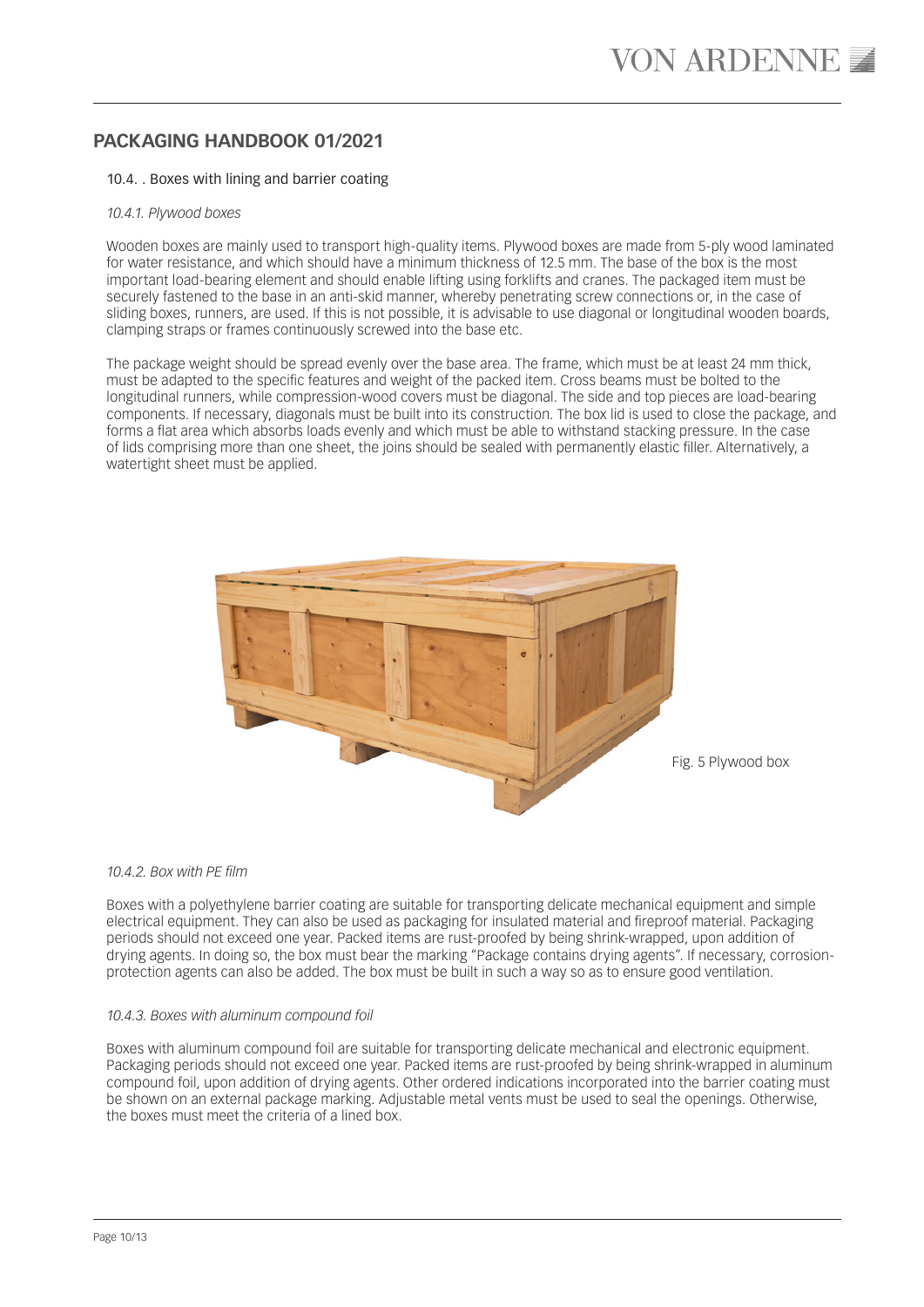### 10.5. Transport bases

Transport bases are suitable for conveying any materials transported to their final destination in containers. The base has longitudinal runners which should not be more than 90 cm apart, measured from the middle of each runner. The runners must also be bolted to front-facing square timbers on the inner top ends. The fully boarded-up base must be capable of being removed from the container using wire-rope slings or mounted ring nuts. The packed item is rust-proofed by being shrink-wrapped in aluminum compound foil or polyfoil, upon addition of drying agents.

### 10.6. Cable reels

For cable reels greater than 1 m<sup>3</sup>, it is generally advisable to use ones which are new or in good condition (see KTG standard). These must be tested in accordance with IPPC standards (https://www.ippc.int/index.php?id=13399). The cable ends must be carefully rust-proofed beforehand.

### 11. Packing aids

Packing aids include all materials which stabilise the packaging or make it more firm/steady, and thus ensure they stay together (e.g. adhesive tape, nails, clamps etc.).

Classification of packing aids:

- Adhesives
- **n** Plastics
- n Strapping
- Fillers
- Anticorrosion paper

#### 12. Packaging materials

### 12.1. Permitted packaging materials

| Packaging material  | Recommendation                                          | What to avoid                                                                  |
|---------------------|---------------------------------------------------------|--------------------------------------------------------------------------------|
|                     |                                                         |                                                                                |
| <b>Wood</b>         | Solid wood, plywood, untreated                          | Coated or painted wood, chipboard, wood<br>shavings                            |
| Cardboard boxes     | Free from any substances harmful to paper<br>production | Water-insoluble coatings, adhesives                                            |
| Anticorrosion paper | Verifiably usable VCI paper                             | Incompatibly impregnated or soaked paper,<br>such as wax, oil or bitumen paper |
| Plastics            | PE, PUR, PP                                             | PVC, PC, polystyrene                                                           |
| Compounds           | not recommended                                         |                                                                                |

### 12.2. Prohibited packaging materials

The EU packaging directive (94/62/EC) contains the most important maximum values for lead, mercury, chromium and cadmium concentrations permitted for packaging materials. See: http://www.rigk.de/fileadmin/documents/downloads/formulare/EUVerpackVO\_D.pdf.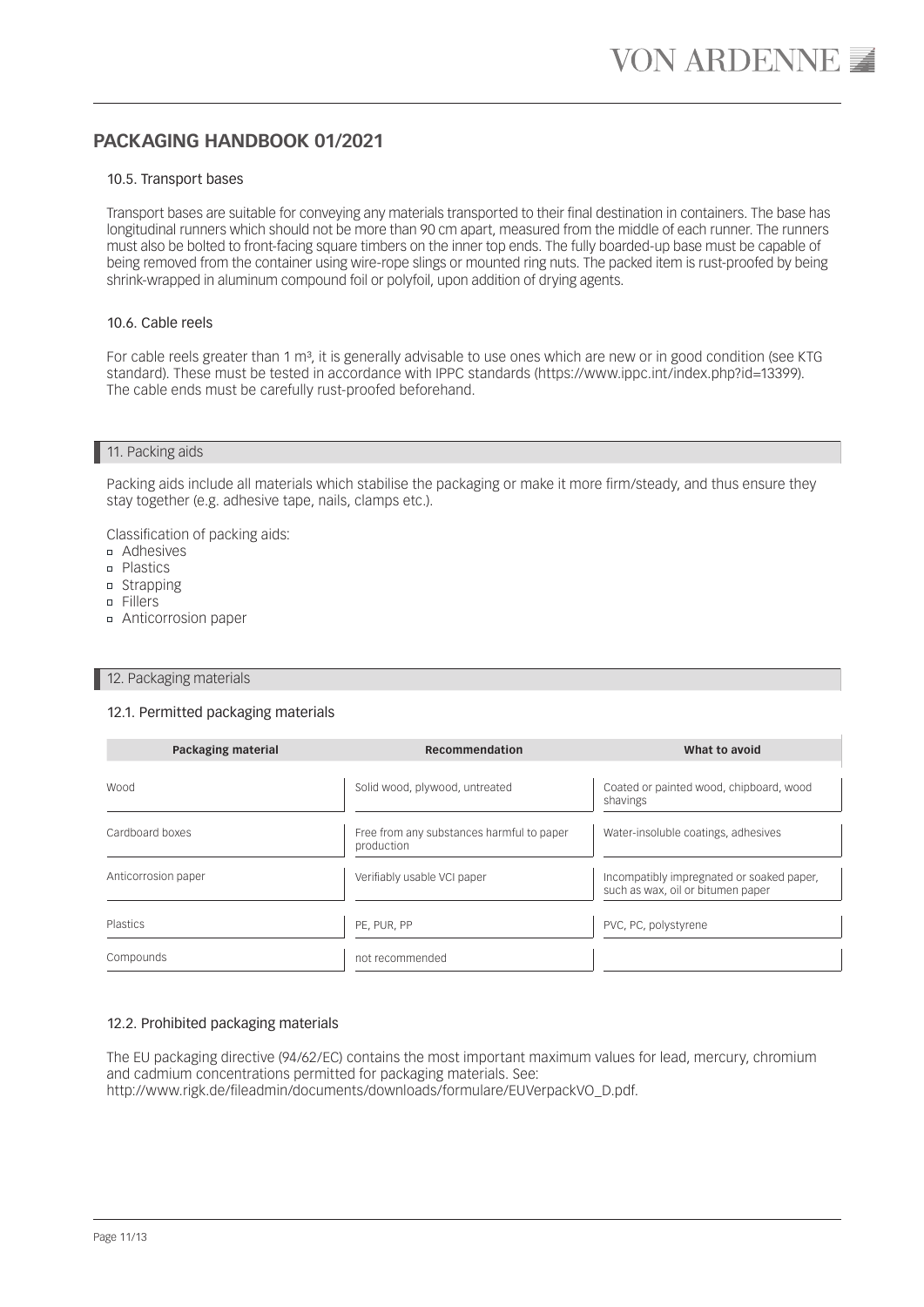### 13. Safety, environmental and quality-based specifications

### 13.1. Rules for transporting hazardous goods

The ADR and GGVS ordinances apply for the transportation of hazardous goods by road, while the IMDG Code governs the transportation of hazardous goods by ship. The RID is mandatory for rail transportation, and the ICAO-TI/ IATA-DGR handbooks are definitive for air transport.

Hazardous goods must not be enclosed as additional freight and must instead be packaged separately. In doing so, the provisions of the aforementioned hazardous goods ordinances must be complied with. The hazardous goods must be filled into specially designated and verified containers for transportation. Apart from the aforementioned hazardous goods ordinances, it is also necessary to take into account the package's special requirements, joint loading bans and fillers suitable for the hazardous goods.

### 13.2. Wooden packaging materials

The guidelines and labelling regulations of the IPPC (International Plant Protection Convention) apply to packaging materials made of solid wood and from a thickness of 6 mm in international trade. The packaging should undergo the following recognised treatments: at least a 30-minute heat treatment (HT) at a core temperature of 56°C or gassing with methyl bromide (MB).

The packaging should also bear a marking provided by the regional plant health authority, stating:

- Country ID
- □ Regional ID
- Four-digit registration number

"DB" can also be added for debarked materials. See https://www.ippc.int/index.php?id=13399. For further conditions and information on wood packaging, visit http://www.hpe.de.

### 13.3. Corrosion protection

Corrosion protection is the term given to describe measures seeking to prevent corrosion damage wich is caused by seawater, rain, high humidity and/or temperatur variations. Corrosion is the destructive chemical or electrochemical reaction of metallic materials to their environment. Corrosion damage can appear in a wide variety of forms (e.g. as surface, pitting, erosion or stress corrosion etc.). The most corrosive substances are water and oxygen. There are many different ways of preventing prevent corrosion damage being caused by these and other substances, including passive or active cathodic corrosion protection, as well as permanent or temporary corrosion protection.

### *13.3.1. Rust-proofing*

During transportation, packaged items can be exposed to particular stresses and wear necessitating additional corrosion protection. Rust-proofing can temporarily protect sensitive items against harmful effects, and thus preserve the quality existing at the time of rust-proofing. In doing so, the rust-proofing method used should be adapted to the item's specific properties and future requirements, e.g. the storage conditions and duration, its later purpose, further treatment etc. However, only the anti-corrosion agents approved by the Conservation, Occupational Safety and Process Engineering departments should be used.